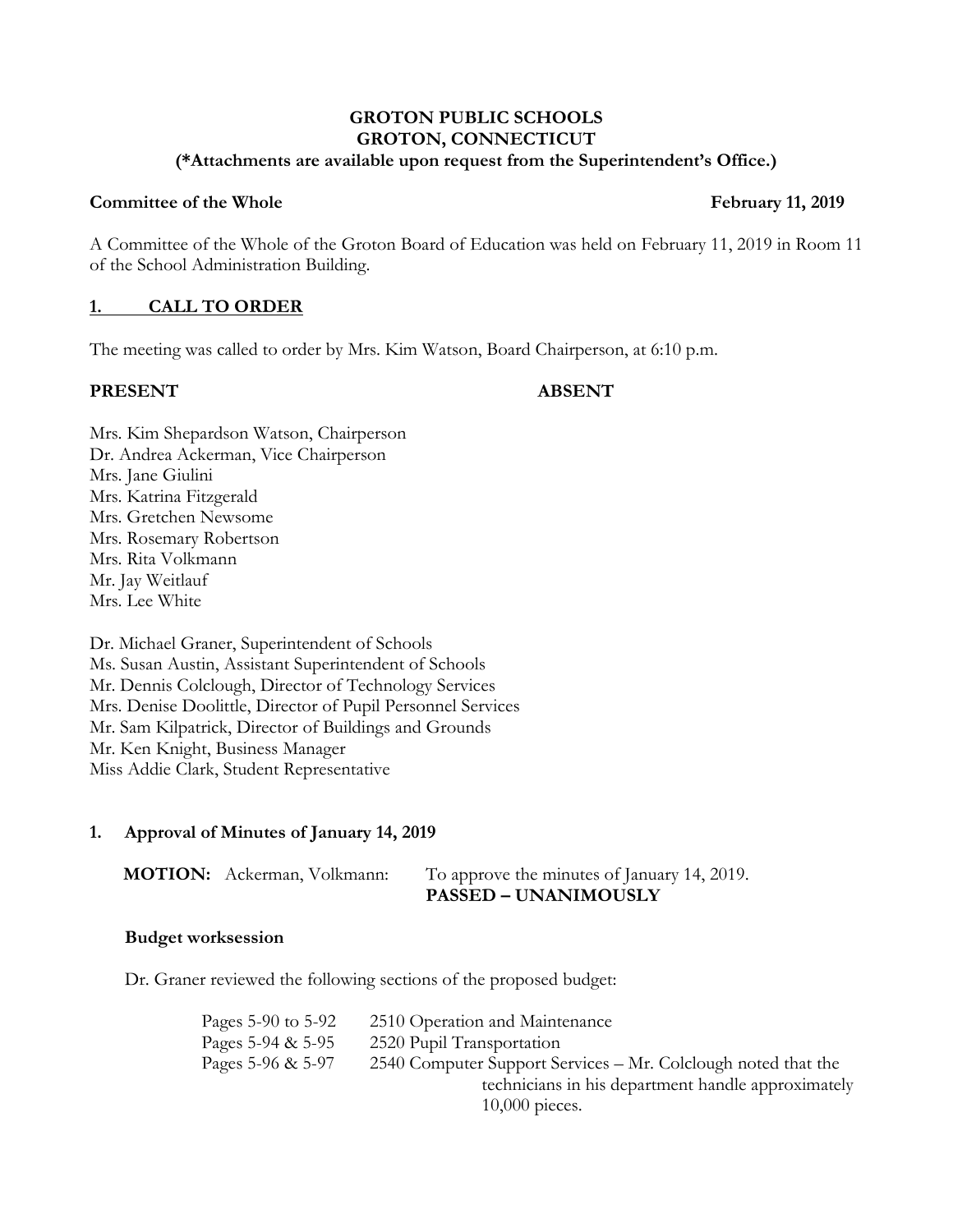**Committee of the Whole February 11, 2019 Page 2**

> Pages 5-98 & 5-99 2560 Health Services Staff Pages 5-100 & 5-101 3710 Non Public Pupil Transportation Pages 5-102 & 5-103 4100 Tuition

Dr. Graner shared the answers to questions raised at previous meetings regarding the number of coaches in each program that are paid by the Board.

Mrs. Doolittle shared the updated narratives regarding the Blind – this position is shared with the Waterford Public Schools and the Hearing Impaired – this teacher teaches American Sign Language as an elective.

Ms. Austin noted the need for Social Workers; there are 6 Social Workers currently in 9 schools:

1 each at WSM, CK, and CC out of the Title budget

2 at the primary level at CC and 1 at CB in the Academy Programs 1 at FHS

Through the funds of Title IV, a part time Social Worker position has been budgeted; however, because of the lateness of year we will be hiring someone as full time for the rest of the year.

Ms. Austin noted that if the Alliance Grant passes, it would allow for more Social Worker Services support, more Remedial support, Technology, and Textbooks.

There is presently a Task Force meeting regarding Kindergarten Readiness looking at a possibility of a Transition Kindergarten Program and spring screening process for Kindergarten, followed by the August screening.

Mrs. Fitzgerald asked if the Board could look at having a Social Worker at each of the school outside of the Alliance Grant.

Mr. Weitlauf asked if someone could reach out to the Recreation Department to co-sponsor the CIP Plan.

The Board tasked the Superintendent to show what the budget would look like with:

0% increase 1% increase 1.5% increase 2% increase

## **2. Suggested Future Topics**

Dr. Ackerman asked what the Board's respond will be to the RTM insisting that the Superintendent attend all their meetings.

Mrs. Watson stated that the Superintendent is an employee of the Board of Education. However, if there is a topic that the RTM would like the Superintendent to address, he would be available to do so as has been done in the past.